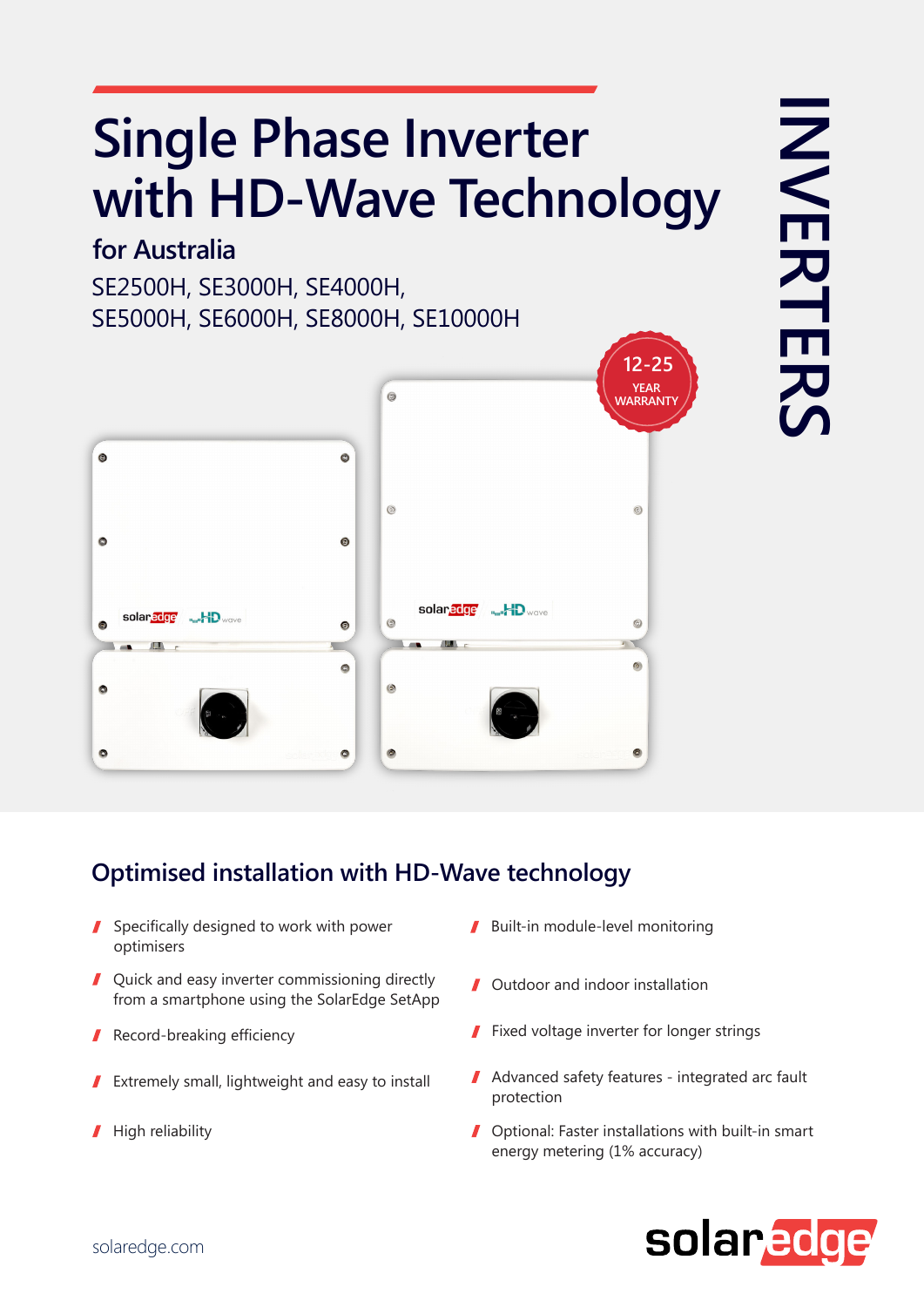### **Single Phase Inverter with HD-Wave Technology**

### **for Australia**

### SE2500H, SE3000H, SE4000H, SE5000H, SE6000H, SE8000H, SE10000H

|                                                                                                            | <b>SE2500H</b>                                                                                             | <b>SE3000H</b>  | <b>SE4000H</b> | <b>SE5000H</b> | <b>SE6000H</b> | <b>SE8000H</b> | <b>SE10000H</b> |              |
|------------------------------------------------------------------------------------------------------------|------------------------------------------------------------------------------------------------------------|-----------------|----------------|----------------|----------------|----------------|-----------------|--------------|
| APPLICABLE TO INVERTERS WITH PART<br><b>NUMBER</b>                                                         | SEXXXXH-AUXXXBXX4                                                                                          |                 |                |                |                |                |                 |              |
| <b>OUTPUT</b>                                                                                              |                                                                                                            |                 |                |                |                |                |                 |              |
| Rated AC Power Output                                                                                      | 2500                                                                                                       | 3000            | 4000           | 5000           | 6000           | 8000           | 10000           | VA           |
| Maximum AC Power Output                                                                                    | 2500                                                                                                       | 3000            | 4000           | 5000           | 6000           | 8000           | 10000           | VA           |
| AC Output Voltage (Nominal)                                                                                | 220/230                                                                                                    |                 |                |                |                |                |                 | Vac          |
| AC Output Voltage Range                                                                                    | 184 - 264.5                                                                                                |                 |                |                |                |                |                 | Vac          |
| AC Frequency (Nominal)                                                                                     | $50/60 \pm 5$                                                                                              |                 |                |                |                |                |                 | Hz           |
| Maximum Continuous<br>Output Current                                                                       | 11.5                                                                                                       | 14              | 18.5           | 23             | 27.5           | 36.5           | 45.5            | Α            |
| Total Harmonic Distortion (THD)                                                                            | $<$ 3                                                                                                      |                 |                |                |                |                |                 | $\%$         |
| Power Factor                                                                                               | 1, adjustable -0.8 to 0.8                                                                                  |                 |                |                |                |                |                 |              |
| Utility Monitoring, Islanding Protection,<br>Configurable Power Factor, Country<br>Configurable Thresholds | Yes                                                                                                        |                 |                |                |                |                |                 |              |
| <b>INPUT</b>                                                                                               |                                                                                                            |                 |                |                |                |                |                 |              |
| Maximum DC Power                                                                                           | 3875                                                                                                       | 4650            | 6200           | 7750           | 9300           | 12400          | 15500           | W            |
| Transformer-less, Ungrounded                                                                               | Yes                                                                                                        |                 |                |                |                |                |                 |              |
| Maximum Input Voltage                                                                                      | 480                                                                                                        |                 |                |                |                |                |                 | Vdc          |
| Nominal DC Input Voltage                                                                                   | 400<br>380                                                                                                 |                 |                |                |                |                |                 | Vdc          |
| Maximum Input Current                                                                                      | 7.5                                                                                                        | 9               | 11.5           | 13.5           | 16.5           | 20.5           | 25.5            | Adc          |
| Reverse-Polarity Protection                                                                                | Yes                                                                                                        |                 |                |                |                |                |                 |              |
| Ground-Fault Isolation Detection                                                                           | 600k $\Omega$ sensitivity per unit                                                                         |                 |                |                |                |                |                 |              |
| Maximum Inverter Efficiency                                                                                | 99.2                                                                                                       |                 |                |                |                |                |                 | $\%$         |
| European Weighted Efficiency                                                                               | 98.3<br>98.8<br>99                                                                                         |                 |                |                |                |                | $\%$            |              |
| Nighttime Power Consumption                                                                                | < 2.5                                                                                                      |                 |                |                |                |                |                 | W            |
| <b>ADDITIONAL FEATURES</b>                                                                                 |                                                                                                            |                 |                |                |                |                |                 |              |
| Supported Communication Interfaces                                                                         | RS485, Ethernet, ZigBee for Smart Energy (optional) <sup>(1)</sup> , Wi-Fi (optional)                      |                 |                |                |                |                |                 |              |
| Smart Energy Management <sup>(2)</sup>                                                                     | Export limitation                                                                                          |                 |                |                |                |                |                 |              |
| Import/Export and Consumption Metering                                                                     | Optional <sup>(3)</sup>                                                                                    |                 |                |                |                |                |                 |              |
| Arc Fault Protection                                                                                       | Integrated, user configurable (according to UL1699B)                                                       |                 |                |                |                |                |                 |              |
| Inverter Commissioning                                                                                     | With the SetApp mobile application using built-in Wi-Fi Access-Point for local connection                  |                 |                |                |                |                |                 |              |
| <b>STANDARD COMPLIANCE</b>                                                                                 |                                                                                                            |                 |                |                |                |                |                 |              |
| Safety                                                                                                     | IEC62109, AS/NZS3100                                                                                       |                 |                |                |                |                |                 |              |
| <b>Grid Connection Standards</b>                                                                           | AS/NZS4777:2015                                                                                            |                 |                |                |                |                |                 |              |
| Emissions                                                                                                  | IEC61000-6-2, IEC61000-6-3, IEC61000-3-11, IEC61000-3-12, FCC Part 15 Class B                              |                 |                |                |                |                |                 |              |
| <b>INSTALLATION SPECIFICATIONS</b>                                                                         |                                                                                                            |                 |                |                |                |                |                 |              |
| AC Output Conduit Size / Wire Cross Section                                                                | 25mm maximum / 1-13 mm <sup>2</sup>                                                                        |                 |                |                |                |                |                 |              |
| DC Input Conduit Size / # of Strings / Wire<br>Cross Section                                               | 25mm maximum / 1-3 strings<br>25mm maximum / 1-2 strings / 1-13 mm <sup>2</sup><br>$/1-13$ mm <sup>2</sup> |                 |                |                |                |                |                 |              |
| Dimensions with Safety Switch (HxWxD)                                                                      | 450 x 370 x 174<br>540 x 370 x 185                                                                         |                 |                |                |                |                |                 | mm           |
| Weight with Safety Switch                                                                                  |                                                                                                            | 10 <sup>1</sup> |                | 11.4           | 11.9           |                | 17.6            | kg           |
| Noise                                                                                                      | < 25<br>< 50                                                                                               |                 |                |                |                |                |                 | dBA          |
| Cooling                                                                                                    | Natural convection                                                                                         |                 |                |                |                |                |                 |              |
| Operating Temperature Range                                                                                | $-40$ to $+60^{(4)}$                                                                                       |                 |                |                |                |                |                 | $^{\circ}$ C |
| Protection Rating                                                                                          | IP65 - outdoor and indoor                                                                                  |                 |                |                |                |                |                 |              |

(1) For more information refer to: https://www.solaredge.com/sites/default/files/se-zigbee-plug-in-wireless-communication-for-setapp-datasheet-au.pdf<br>(2) For export limitation, the optional export meter is required. This b